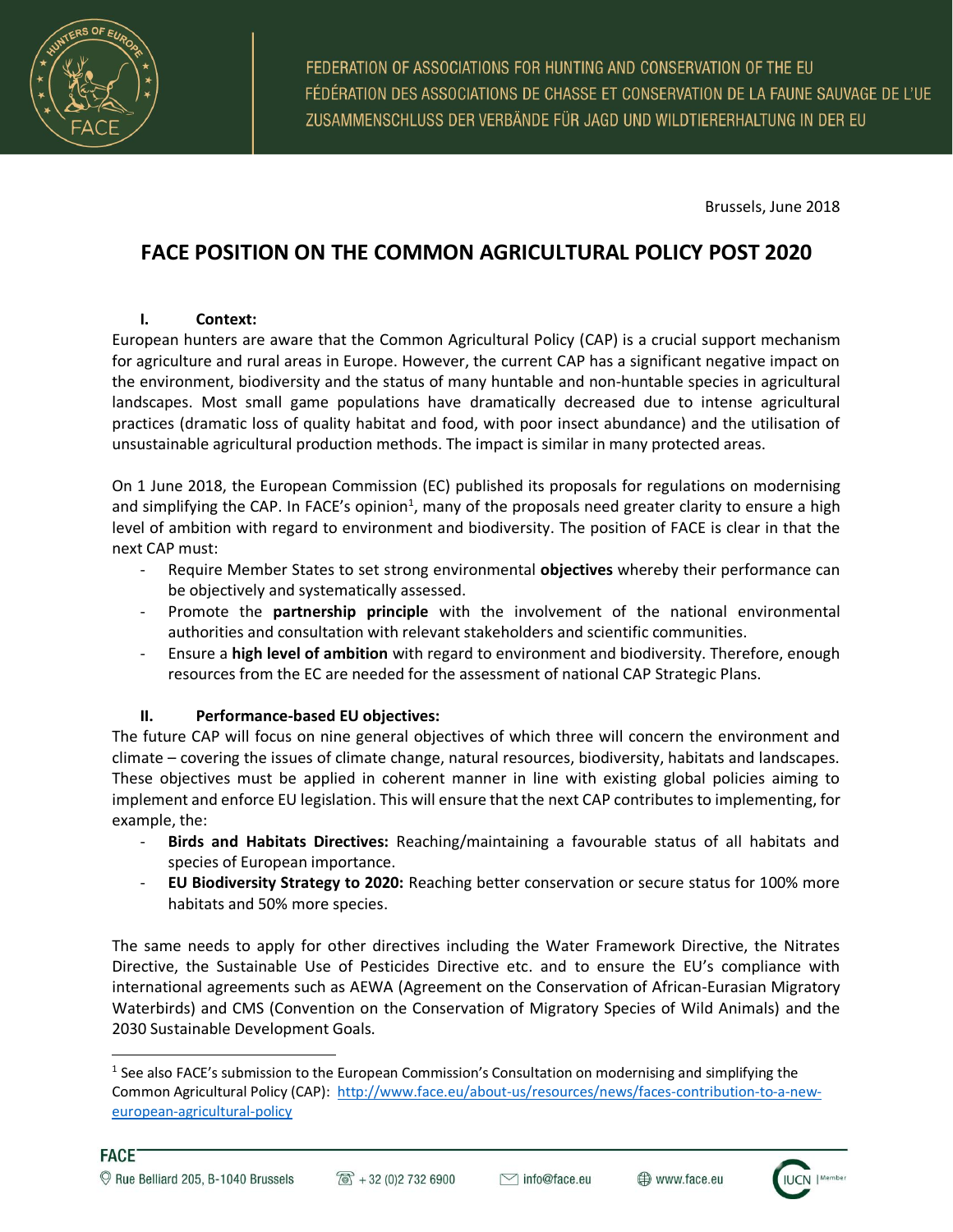

FEDERATION OF ASSOCIATIONS FOR HUNTING AND CONSERVATION OF THE EU FÉDÉRATION DES ASSOCIATIONS DE CHASSE ET CONSERVATION DE LA FAUNE SAUVAGE DE L'UE ZUSAMMENSCHLUSS DER VERBÄNDE FÜR JAGD UND WILDTIERERHALTUNG IN DER EU

The new proposed system of "conditionality" should link all farmers' income support to the application of these performance-based EU objectives. Making support conditional on enhanced standards must be accompanied with clear rules on improving biodiversity in the next CAP. In this context, Member States should be required to establish ambitious measures within their national CAP Strategic Plans. As far as the proposed objective; "*Contribute to the protection of biodiversity, enhance ecosystem services and preserve habitats and landscapes*" is concerned, FACE is asking for inclusion of the term "**restoration and management**" to be added after "protection".

## **III. National CAP Strategic Plans:**

In their CAP Strategic Plans, Member States will be required to establish the national/regional priorities to follow under each EU objective according to national/regional needs. To define the priorities, Member States and relevant authorities should first undertake a "needs assessment", involving all relevant stakeholders (including farmers, hunters, land managers and other environmental organisations) and with the close inspection of the EC. The national objectives should be SMART (specific, measurable, achievable, relevant and time-specified). Each Member State should identify relevant **indictors** out of a list of standard indicators defined at EU level to measure the progress made in the accomplishment of the objectives.

- **Type of relevant indicators**: Farmland Bird Population Indicator, Common Monitoring and Evaluation Framework (CMEF) Impact Indicator, Sustainable Development Goals indicators.
- **Data sources**: Article 12 of the Birds Directive and Article 17 of the Habitats Directive, Eurostat, European Environment Agency, European Bird Census Council, NGOs.

Each year, Member States should submit a performance report to the EC to show the progress they have made, based on these specific result indicators. Robust **monitoring and reporting** systems will be required to measure and report on the progress and performance made under each objective. Such reporting programmes should be designed to demonstrate whether the national CAP Strategic Plans have the expected impact. Robust and credible biodiversity data at national level should be made available to the EC to evaluate the progress made. National monitoring and reporting systems should be systematic, harmonised, credible and independent. FACE and its national member associations are committed to provide existing data coming from long-term and robust monitoring programs of wild game populations and are willing to engage in new monitoring programmes to ensure a more performance-based CAP. New technology for controls and monitoring such as developmentsin ortho-mapping systems and satellite data should be used in conjunction with field monitoring data. With regard to land eligibility rules (i.e. the redlining of ineligible features), FACE welcomes the provision of greater flexibility at national level to ensure that non-productive (but agriculturally and environmentally valuable) habitats are re-established on Europe's farmland.

# **IV. Assessment of National CAP Strategic Plans by the EC:**

National CAP Strategic plans should be evaluated based on, for example, their impact on the status of wildlife populations by relevant DGs of the EC and not only by DG Agri. Therefore, enough resources from the EC are needed for the assessment of the CAP Strategic Plans on both quantitative and qualitative levels. The National CAP Strategic Plans should show:

- The way they will clearly contribute to meeting the EU objectives;
- The contribution they will make to helping achieve e.g. good conservation status of habitats, as required by the nature (and other) directives;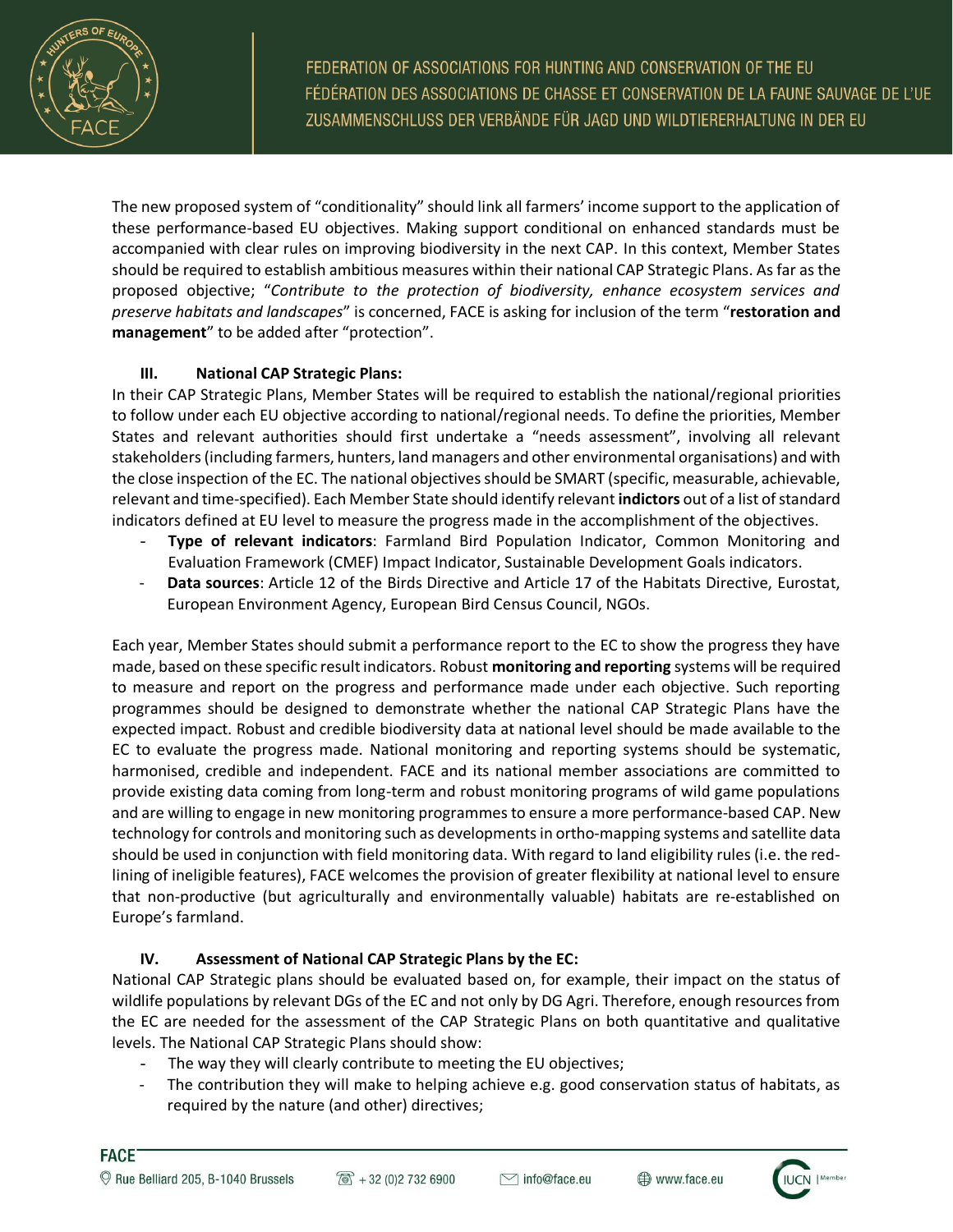

FEDERATION OF ASSOCIATIONS FOR HUNTING AND CONSERVATION OF THE EU FÉDÉRATION DES ASSOCIATIONS DE CHASSE ET CONSERVATION DE LA FAUNE SAUVAGE DE L'UE ZUSAMMENSCHLUSS DER VERBÄNDE FÜR JAGD UND WILDTIERERHALTUNG IN DER EU

- The targets set (at the level of result indicators);
- The types of intervention and the financial allocations chosen.

The EC should reject a national CAP Strategic Plan if it is considered to be unambitious, mismatching with the EU's objectives, presenting inadequate indicators, disrespectful towards the partnership principle, or failing to address biodiversity loss. The EC should assess the progress made on achieving the national objectives through annual monitoring and reporting. The impact indicators should support the EC in evaluating the strategic plans in the long-term.

## **V. Towards a system of direct payments that delivers for biodiversity:**

CAP direct payments must be conditional on compliance with environmental requirements. Furthermore, CAP payments need to be fairer to farmers because currently in Europe, 80% of the money used for direct payments goes to 20% of the farmers [\(European Commission, 2017\)](https://ec.europa.eu/agriculture/sites/agriculture/files/cap-funding/beneficiaries/direct-aid/pdf/annex2-2016_en.pdf). The new proposed system of "conditionality" (making payments based on biodiversity standards mandatory) should be designed to support the transition to more sustainable and habitat-friendly farming systems that deliver biodiversity and ecosystem services. Such "conditionality" payments should be coupled at national level with alternative payment systems that reward farmers for delivering food and public goods - better rewards should be delivered to a higher level of efforts.

This should include those extensive farming systems, including High Nature Value (HNV) farming, farming within Natura 2000 sites or in areas with other habitats/species of community interest (such as conservation of permanent pastures, maintenance and creation of landscape features, organic farming, individual and collective schemes addressing biodiversity) and highly ambitious objectives should receive greater support. FACE acknowledges that although organic farming can produce multiple benefits including the promotion of landscape diversity, extensive organic farming delivers more for biodiversity and thus should be promoted at national level. To be sure Member States have necessary financial support, money for such biodiversity schemes **must be ring-fenced** within Pillar I and Pillar II. There should be limited flexibility for Member States to move money out of Pillar II into Pillar I. As climate and environment are public goods, they should be an objective for all and FACE insists on the fact that the budget defined for public purpose should be used effectively and not be reduced.

#### **VI. Mandatory and voluntary measures at farm level:**

-

The next Greening element of the CAP will be replaced<sup>2</sup> by a new system of "eco-schemes" to meet their biodiversity objectives. These voluntary measures must be financially attractive to farmers to be implemented at farm level and should be common to all Member Statesto fulfil the biodiversity objectives in order to address the loss of wildlife populations. Some key points include:

Defining a minimum portion of each agricultural land holding to be devoted to non-productive features or areas where the use of chemical inputs, tillage or cropping would be restricted unless it is strictly needed for the achievement of biodiversity goals. Cooperation between stakeholders should also be promoted to reach the desired ecological and socio-economic objectives.

 $\overline{\phantom{a}}$ <sup>2</sup> See also FACE's position on Greening under the next CAP: [http://www.face.eu/about-us/resources/news/face](http://www.face.eu/about-us/resources/news/face-position-on-greening-under-the-next-cap)[position-on-greening-under-the-next-cap](http://www.face.eu/about-us/resources/news/face-position-on-greening-under-the-next-cap)